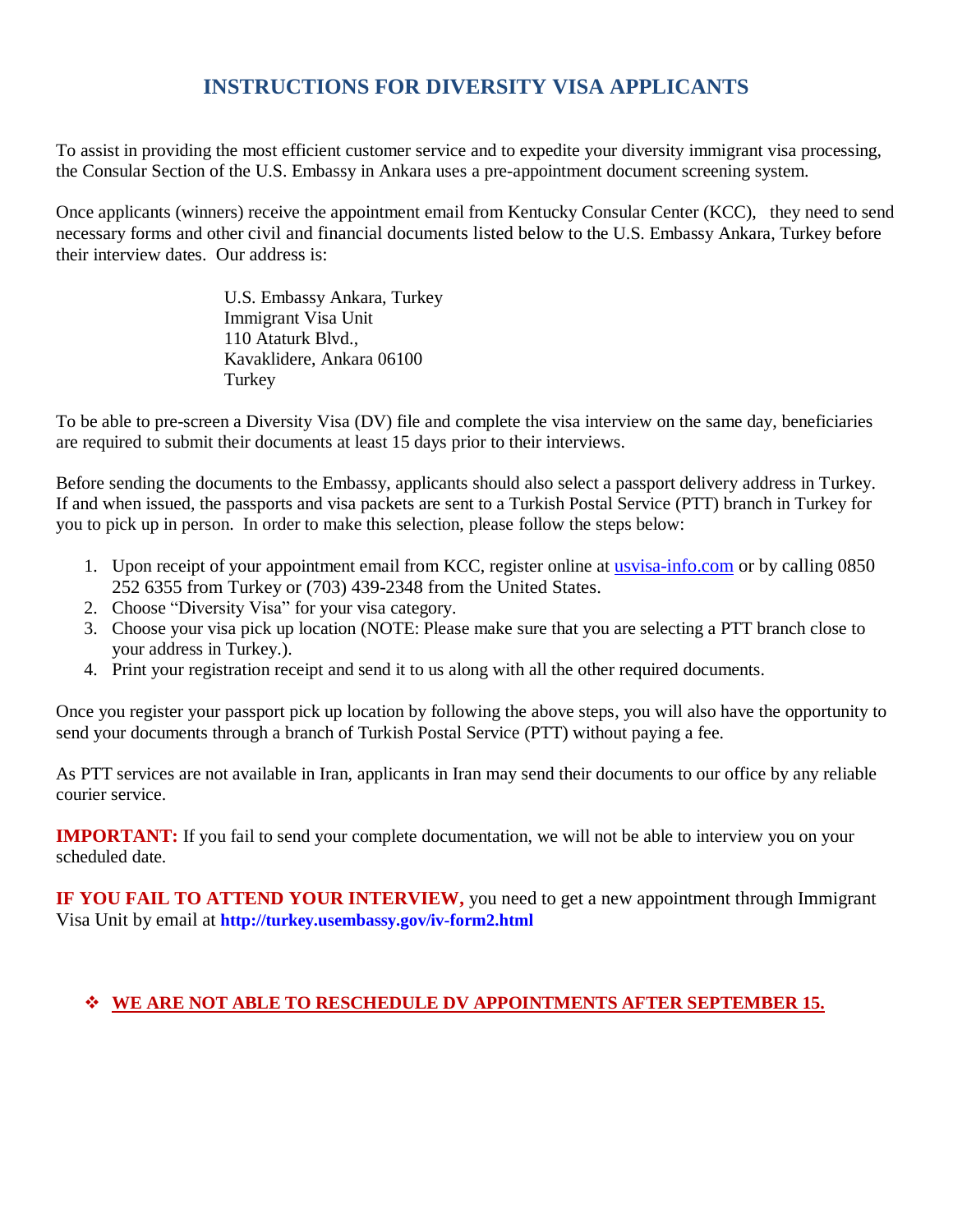#### **REQUIRED DOCUMENTS**

- **1. PHOTOCOPY OF PASSPORT:** The photocopy of the first pages including the date of issuance and expiration date must be provided. The beneficiary's passport must be valid for travel to the United States and must have at least eight months validity beyond the issuance date of the visa. Children may be included in a parent's passport, but, if over the age of 16, they must have their photograph attached to the passport. **Please do not send your original passport.** You must carry your passport with you at the time of interview.
- **2. COPY OF PASSPORT PICKUP LOCATION RECEIPT**: The registration can be done either online via [usvisa-info.com](https://usvisa-info.com/) or by calling 0850 252 6355 from Turkey or (703) 439-2348 from the United States.
- **3. DIPLOMA**: A copy of the last diploma of the principle applicant is required. If the principle applicant is not a high school graduate, he/she must provide the proof of his/her employment during the last five years.
- **4. BIRTH CERTIFICATES**: The birth certificate document required from Turkish applicants is called "Nufus Kayit Ornegi". It is obtained from any vital statistics office in Turkey. Please send our office the original of this document with the wet seal of the vital statistics office and original signature. Applicants born in a country other than their country of citizenship must present a birth certificate from the country in which they were born. Iranian applicants are required to submit a copy of their "Shenasname" and Iraqi applicants are required to submit a copy of their "Hawiat Al Ahwal Al Madniya" with their original English translations. Iraqi applicants are also required to submit their National ID cards, "Shahadat Al Jinsiya Al Iraqiya". **Please do not send** the originals of the Iranian and Iraqi birth certificates and ID cards to our office. Copies with original translations will be sufficient before the interview. Original documents will be required at the time of your interview.
- **5. MARRIAGE CERTIFICATE**: Two full photocopies of your marriage certificate is required (one copy for each spouse). If the marriage took place in a country other than Turkey or the U.S., a certified English translation of the foreign marriage certificate is also required**.**
- **6. DIVORCE DECREE OR DEATH CERTIFICATE**: If you were married previously, provide a copy of the divorce decree or death certificate to prove the dissolution of each prior marriage. You will be requested to submit the original of this document at the time of your interview. If the divorce took place in a country other than Turkey or U.S., a certified English translation of the foreign divorce decree is also required. For divorces that took place in the U.S. or Turkey, the court-certified original divorce decrees must either have the raised seal or rubber stamps of the court and original signatures. Attorney certified copies without raised seals, rubber stamps or plain photocopies of court certified divorce decrees will not be accepted. Marriage or birth certificates on which the divorce is registered and translations of divorce documents without the originals are not accepted in lieu of a court-certified divorce decree.
- **7. FINANCIAL DOCUMENTS:** Please see the following pages for evidence which may be presented to meet the public charge provisions of the law. **Financial documents must be prepared as one set for each family member.**
- **8. POLICE CERTIFICATE REQUIRED FOR APPLICANTS 16 YEARS AND OLDER**: Applicants are required to submit a police certificate from the country of the applicant's nationality and current residence. Police certificates are also required from all other countries where the applicant has resided for at least one year. Regardless of the length of residence, a police certificate must also be obtained from the police authorities of any place where the applicant has been arrested for any reason. Police certificates from Iran are not required. Police Certificates from Turkey are known as **"ARSIV KAYITLI ADLI SICIL KAYDI" (It is mandatory that they come with the archive records).** Please see the following pages for more information on police certificates.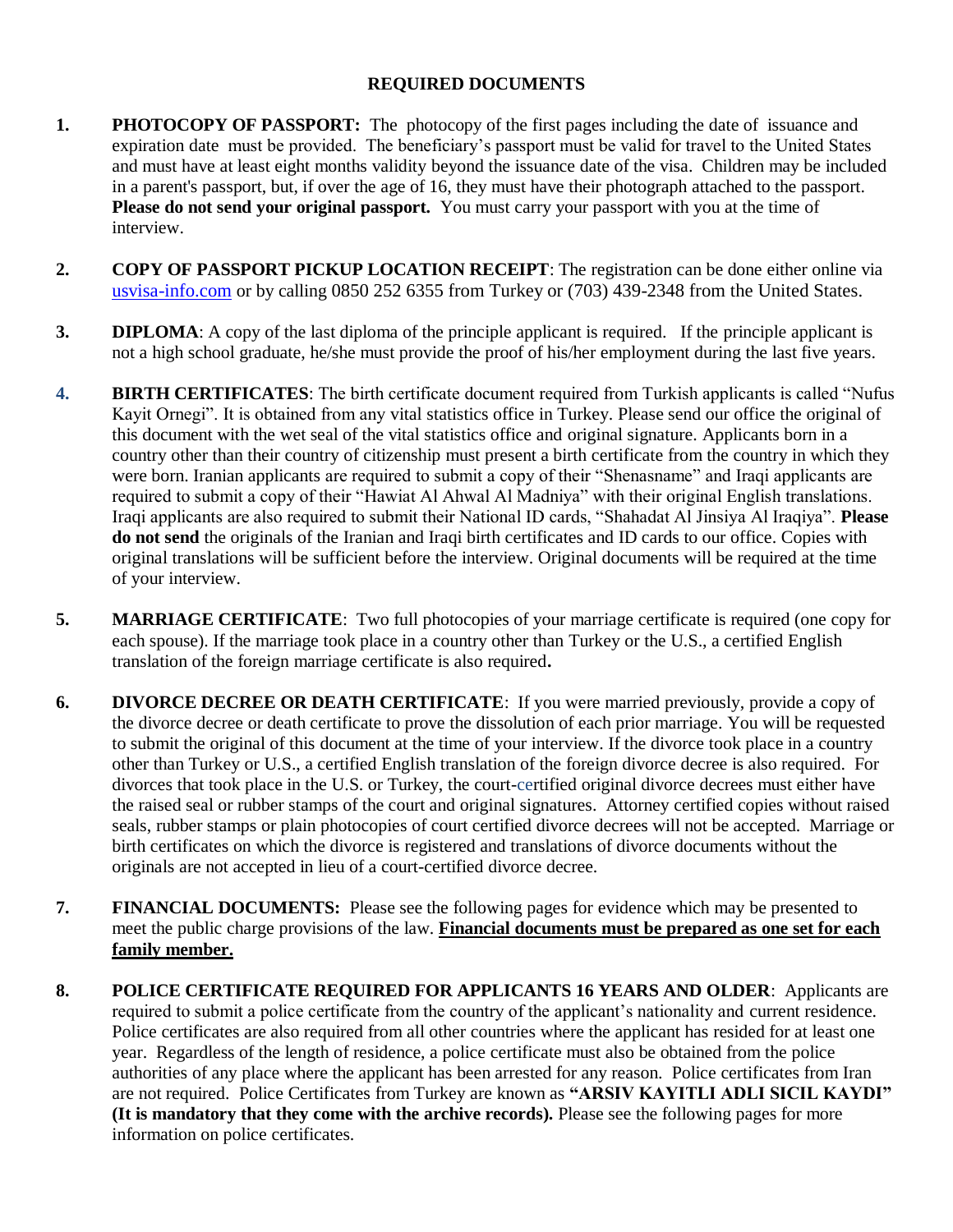- **9. MILITARY CARD: For Iranian applicants only.** If you have served the Iranian military, please provide a copy and certified English translation of your military card. If you are exempt from the service please provide a copy and certified English translation of your military service exemption card. Originals of these documents will be required at the time of interview**.**
- **10. COURT AND PRISON RECORDS**: Persons convicted of a crime must obtain a copy of each court record and any prison record, even if the beneficiary has been pardoned or granted amnesty. Originals of these documents will be required at the time of interview.
- **11. OTHER COURT DOCUMENTS:** Copies of court records regarding name changes, age ammendments, adoption and similar subjects must also be submitted. Originals of these documents should be submitted at the time of interview.
- **12. CONTACT INFORMATION**: Please fill out the contact information form provided in this packet.
- **13. TRANSLATIONS**: All documents which are not in English or Turkish must be accompanied by a certified English translation. Translations from a sworn translator do not need to be notarized.
- **14. UPDATED FORMS:** If there has been any change in the information you provided to KCC on the DS-230 Part 1, Part 2 and DSP-122 forms, please send updated forms to our office.
- **15. PHOTOS:** Regardless of age, all immigrant visa applicants must present two un-retouched color photographs, approximately  $2 X 2$  inches  $(5 X 5 cm)$  in size, taken on a white background. Please read the following instructions carefully. We cannot use photographs which do not meet these requirements:

The applicant must submit two full-face photos, taken within the past six months. A full-face photo is one in which the applicant is facing the camera directly.

The face should cover about 50 percent of the area of the photo.

Photos must be taken against a white background.

Photographs should measure 2 inches square (approximately 5 centimeters square) with the head centered in the frame. The head (measured from top of the hair to the bottom of the chin) should measure between 1inch to 1 3/8 inches (25mm to 35 mm) with the eye level between 1 1/8 inch to 1 3/8 inches (28mm to 35mm) from the bottom of the photo.

The photograph must clearly identify the applicant. The applicant should be dressed in normal street attire without a hat. Uniforms and/or head coverings, which obscure the applicant's features, hair, or hairline, may not be worn. If the applicant must wear head cover, the ears and the forehead must be seen clearly.

Photos should be printed without borders. Photos taken in front of busy, patterned, or dark backgrounds will not be accepted.

Instant type photographs or digital quality photographs are not acceptable. Photographs should be taken with a standard single lens reflex type camera using film, which requires standard processing.

Addresses and phone numbers of photo studios familiar with immigrant photo requirements are included for your convenience. Photos that meet these requirements can be taken at any photo studio.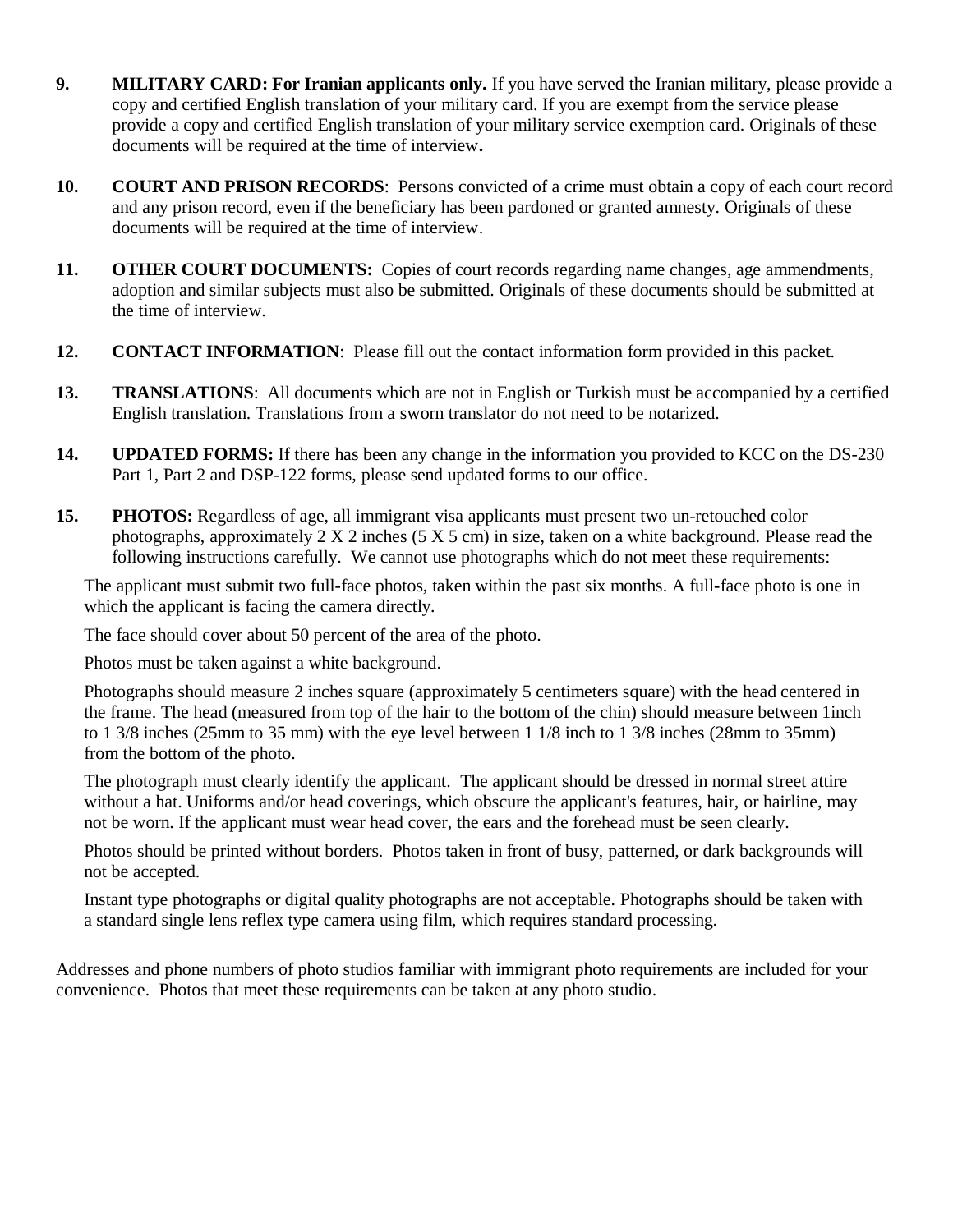#### **SAMPLE IV PHOTO**



## **DOCUMENTS REQUIRED AT THE INTERVIEW**

- **1. PASSPORT:** Please bring your and your family's passports.
- **2. FEE:** The Diversity Immigrant Visa processing fee is \$330.00 per person. The payment may be made in cash or by credit card to the consular cashier. Visa, MasterCard, American Express, Novus/Discover and Diners cards are acceptable. Personal checks and credit card numbers provided verbally or in writing are not accepted.
- **3. PASSPORT PICKUP LOCATION REGISTRATION RECEIPT**: The registration can be done either online via [usvisa-info.com](https://usvisa-info.com/) or by calling 0850 252 6355 from Turkey or (703) 439-2348 from the United States.
- **4. MEDICAL REPORT:** Before their final immigrant visa interview, all beneficiaries are required to undergo a medical examination performed by one of the medical doctors authorized by this Embassy. The beneficiary is responsible for making his/her own arrangement for the medical examination with one of the physicians listed on the attached medical information sheet. The beneficiary is also responsible for the cost of the examination. A medical examination is also required for each accompanying child. **Do not send the results of your medical examination to this office before your interview.** You will be required to submit your medical report to this office at the time of your interview. Do not bring your x-ray film to the Embassy.
- **5. ORIGINAL DOCUMENTS:** Please submit your originals such as passport, diploma, marriage certificate, divorce decrees, court documents or Iranian military exemption documents to our office during your interview. Originals of obtainable documents such as the Turkish birth certificate (Nüfus Kayıt Örneği), police certificates or original English translations should be sent to our office before the interview.

#### **AFTER THE INTERVIEW:**

After your personal application, if your file is complete, your visa will be issued within 5 business days and your passport and visa packet will be given to PTT for delivery to your passport pickup location.

Some Turkish applicants and most Iranian applicants require extensive administrative processing prior to issuance of the visa. This process may take up to 6 months or longer. No visa for these applicants can be issued until the administrative process is complete.

**If administrative processing is required**, we recommend that applicants return home while they wait for the completion of the process. Once the administrative processing is completed, the applicant's case number will be posted on our website. It will be your responsibility to check our website to see if your process is completed.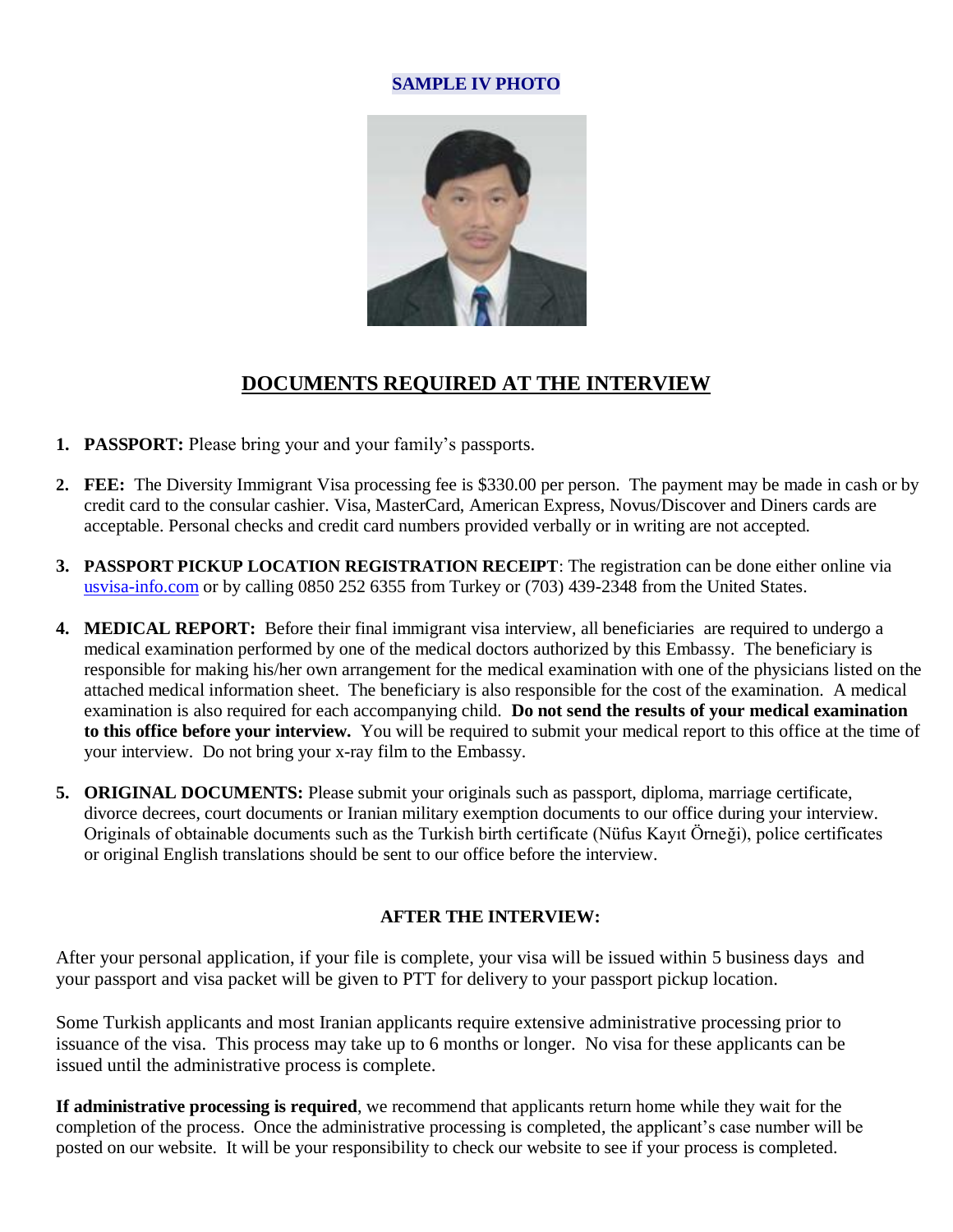Applicants who are not Turkish citizens will need to return to the U.S. Embassy in Ankara once their number appears on the site. Turkish applicants do not need to come in person to the Embassy; they can send their passports by PTT. After the final review, if your application is complete, your passport and visa packet will be sent to PTT branch of your choice in Turkey within five working days.

While waiting for the administrative process to be complete, your medical examination may expire. In that case, you will also need to renew the medical examination.

The validity of your immigrant visa will be limited with the validity of your medical report. An immigrant visa is valid for a maximum of six months from the date of issuance. Applicants must travel and apply for admission to the United States before their immigrant visas expire.

#### **MOST IMPORTANT**

No assurance can be given in advance that a visa will be issued. A Consular Officer can make a decision only after the formal application and all documents are reviewed, and that officer has personally interviewed the applicants.

Beneficiaries should not make any travel arrangements for departure, dispose of personal property or make other life changes until the visa has been issued.

This office will make every effort to expedite the process. However should complications arise, applicants may be required to return to this office or furnish additional information.

#### **CONTACT INFORMATION:**

**Website :** [http://turkey.usembassy.gov](http://turkey.usembassy.gov/)

**Frequently Asked Questions (FAQ):** Please visit **[http://turkey.usembassy.gov/faqs\\_iv.html](http://turkey.usembassy.gov/faqs_iv.html)**

**For questions on PTT delivery:** Please visit **[https://usvisa-info.com/en-TR/selfservice/contact\\_us](https://usvisa-info.com/en-TR/selfservice/contact_us)**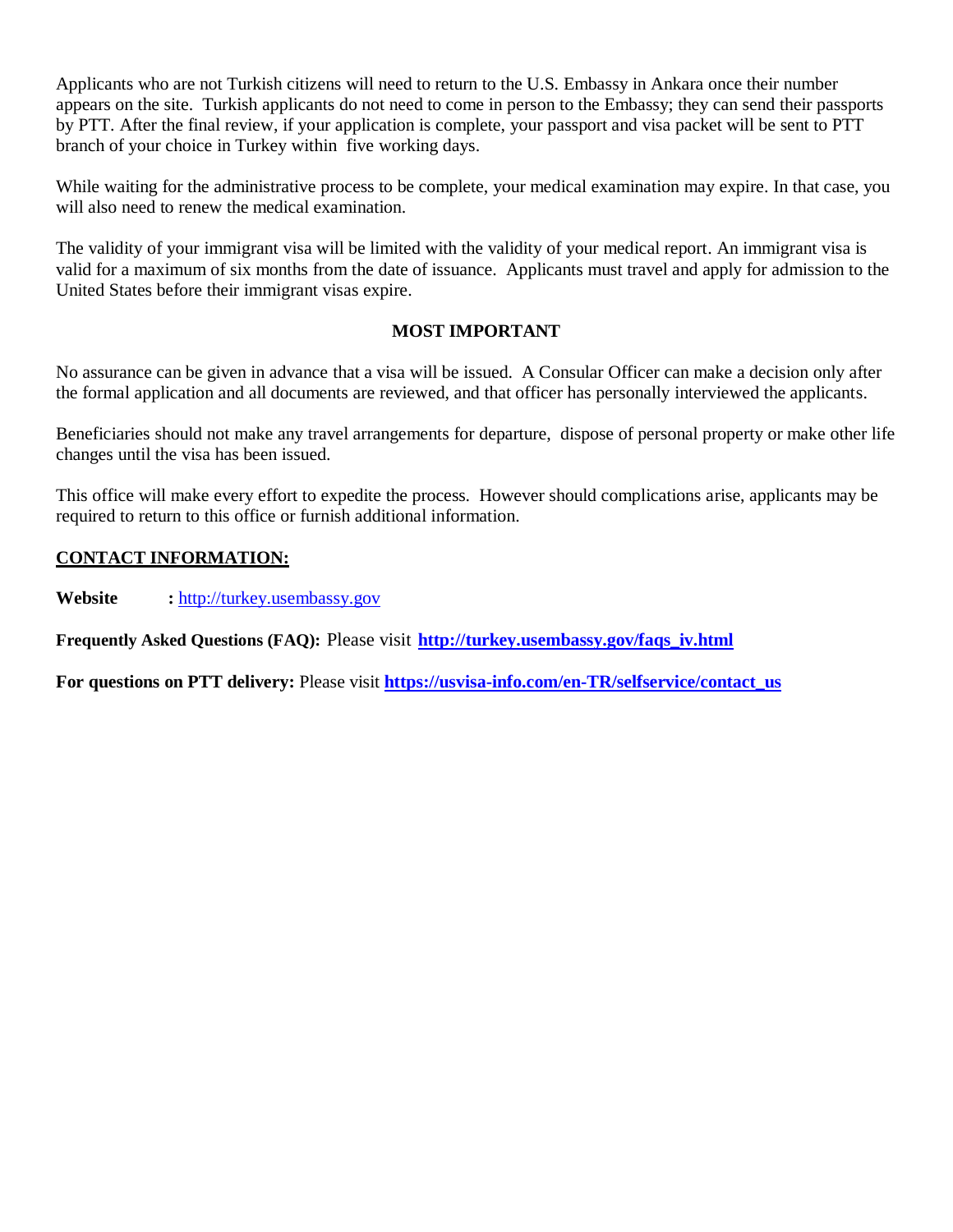#### **EVIDENCE WHICH MAY BE PRESENTED TO MEET THE PUBLIC CHARGE PROVISIONS OF THE LAW**

#### **GENERAL**

The Immigration and Nationality Act requires an applicant for a visa to establish to the satisfaction of the consular officer at the time of application for a visa, and also to the satisfaction of the United States immigration official at the time of application for admission to the United States, that he or she is not likely at any time to become a public charge.

An applicant for an immigrant visa may generally satisfy this requirement of the law by the presentation of documentary evidence establishing that:

1. The applicant has, or will have, in the United States personal funds sufficient to provide support for the applicant and dependent family members, or sufficient to provide support until suitable employment is located;

2. The applicant has arranged employment in the United States that will provide an adequate income for the applicant and dependent family members;

3. Relatives or friends in the United States will assure the applicant's support; or

4. A combination of the above circumstances exists.

#### **APPLICANT'S OWN FUNDS**

An applicant who expects to be able to meet the public charge provisions of the law through personal financial resources may submit to the consular officer evidence of funds or income from one or more of the following sources:

1. Statement from a senior officer of a bank showing present balance of applicant's account, date account was opened, the number and amount of deposits and withdrawals during the past 12 months, and the average balance during the year (if there have been recent unusually large deposits, an explanation should be given);

2. Proof of ownership of property or real estate, in the form of a title, deed or the equivalent, and a letter from a lawyer, banker or responsible real estate agent showing its present value (any mortgages or loans against the property must be stated);

3. Letter or letters verifying ownership of stocks and bonds, with present market value or expected earning indicated;

4. Proof of income from business investments or other sources.

If the financial resources are derived from a source outside the United States, a statement as to how the funds or income are to be transferred to the U.S. must be provided.

#### **EMPLOYMENT**

An applicant relying on an offer of prearranged employment to meet the public charge provisions of the law should have the prospective employer submit a notarized letter of employment on the letterhead stationery of the employing business. The letter should:

1. Contain a definite offer of employment;

2. Give a description of the job offered to the alien and an explanation of skills, which qualify alien for the position;

3. State the rate of compensation to be paid and, if pertinent, additional information detailing other benefits to be included in lieu of cash payment;

4. Specify the location, type, and duration (whether seasonal, temporary, or indefinite) of the employment offered; and

5. Specify whether the employment will be immediately available upon the applicant's arrival in the United States.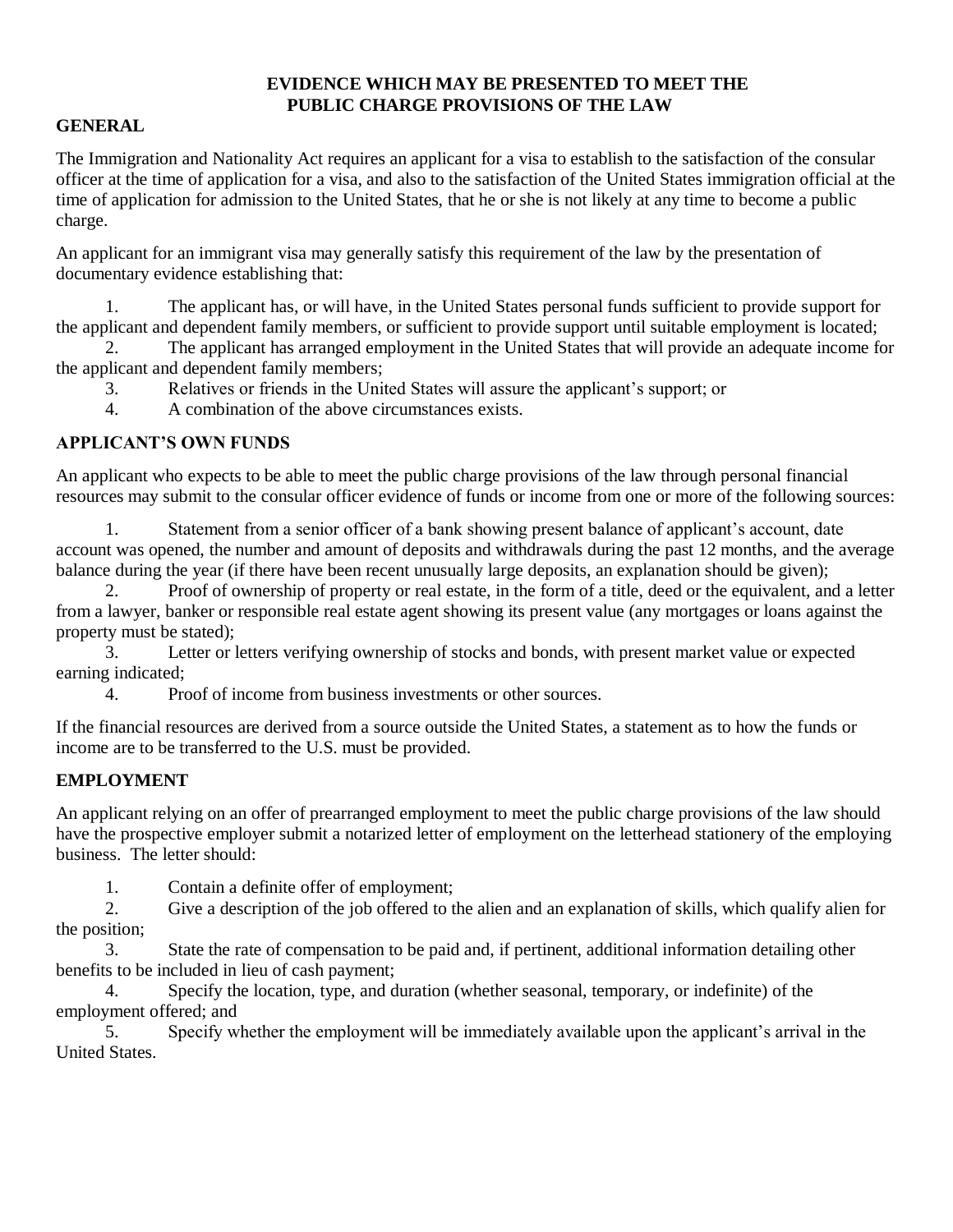#### **AFFIDAVIT OF SUPPORT**

Persons in the United States who desire to furnish sponsorship for an applicant in the form of an affidavit of support should use Form I-134, Affidavit of Support, available from the USCIS offices or the following web site: [http://www.uscis.gov/files/form/I-134.pdf.](http://www.uscis.gov/files/form/I-134.pdf) Sponsors may also elect to furnish a statement in the form of an affidavit sworn to before a notary public or other official competent to administer an oath, setting forth his or her willingness and financial ability to contribute to the applicant's support and reasons, in detail, for sponsoring the applicant.

The sponsor's affidavit should include:

- 1. Information regarding his or her annual income;
- 2. Where material, information regarding his or her other resources;
- 3. Obligations for the support of members of his or her own family and other persons, if any;
- 4. Other obligations and expenses;
- 5. Plans and arrangements made for the applicant's reception and support;
- 6. An expression of willingness to deposit a bond, if necessary, with the USCIS to guarantee that the applicant will not become a public charge in the US; and
- 7. An acknowledgement that the sponsor is aware of his or her responsibilities under the Social Security Act, as amended, and the Food Stamp Act, as amended; that the affidavit and supporting documentation may be made available to a public assistance agency. (The provisions of the above laws are contained in form DS-1858, Sponsor's Financial Responsibility Under the Social Security Act, and printed in Part III of the instructions for Form (I-134)

The sponsor should include in the affidavit a statement concerning his or her status in the United States. If the sponsor is an American citizen, the affidavit of should indicate the date of naturalization, the name and location of the court, and the number of the sponsor's certificate of naturalization. If the sponsor is an alien who has been lawfully admitted into the United States for permanent residence, he or she should state in the affidavit the date and place of admission for permanent residence and the alien registration number which appears on his or her Alien Registration Receipt Card.

To substantiate the information regarding income and resources the sponsor should attach two or more of the following items to the affidavit:

- 1. Copies of his or her latest federal income tax return;
- 2. Copies of his or her latest W-2 forms
- 3. A statement from his or her employer showing salary and the length and permanency of employment;
- 4. A statement from an officer of a bank regarding his or her account, the date the account was opened, and the present balance;
- 5. Any other evidence adequate to establish financial ability to carry out his or her undertaking toward the applicant for what might be an indefinite period of time.

If the sponsor is well established in business, he or she may submit a rating from a recognized business rating organization in lieu of the foregoing. If the sponsor is married, the affidavit of support should be signed jointly by both the husband and wife. Affidavits of support should be of recent date when presented to the consular officer. They are unacceptable if more than one year has elapsed from the date of execution. A sponsor may prefer to forward his or her affidavit of support directly to the consular office where the application will be made, in which event the contents will not be divulged to the applicant.

**Note: An applicant who expects to meet the public charge provisions of the law through the presentation of an affidavit of support is encouraged to forward this information sheet to his or her sponsor so as to assist the sponsor in preparing an affidavit.**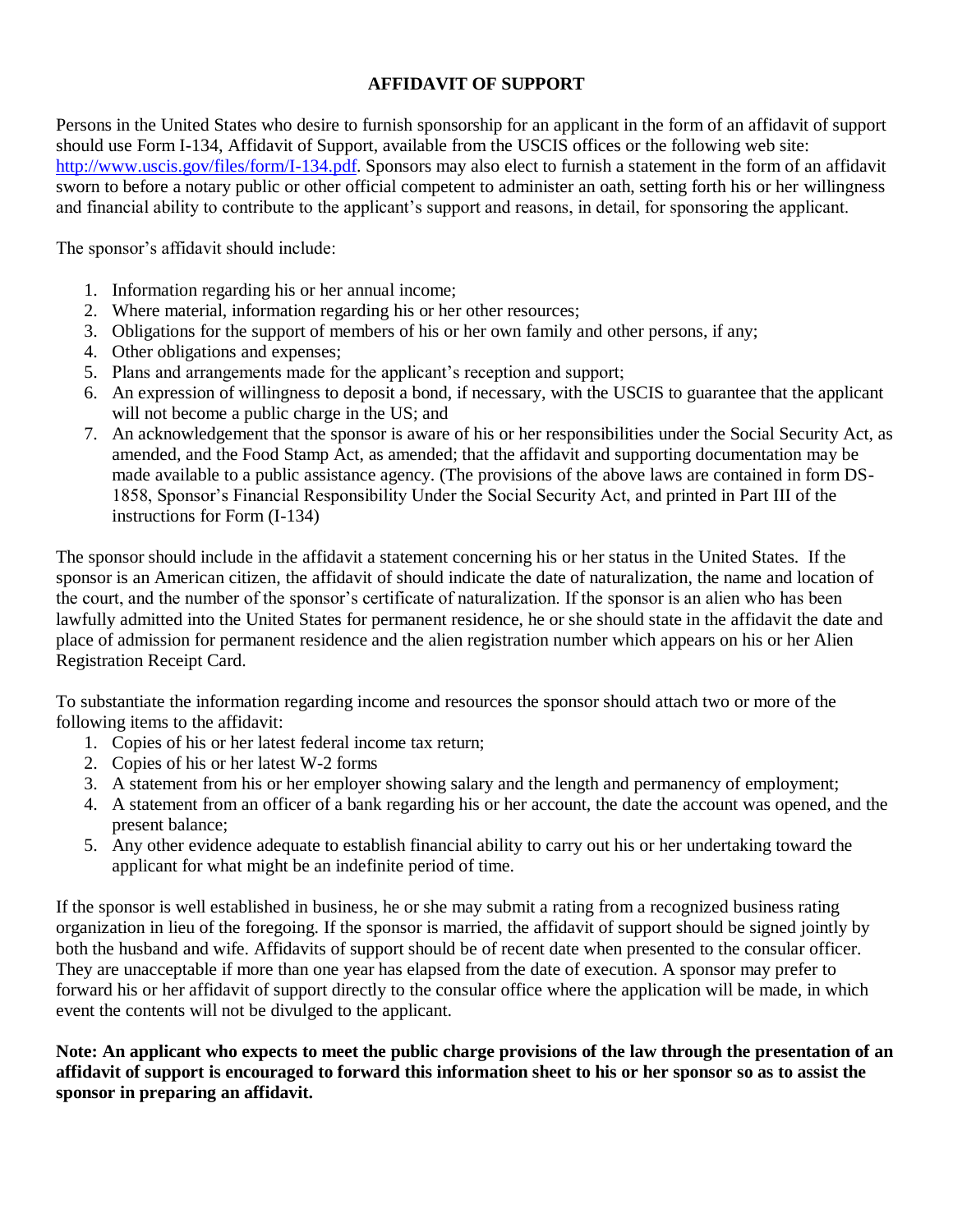## **POLICE CERTIFICATE**

Police certificates are required for each visa applicant aged 16 years or older. Generally, you must apply for these certificates directly from police authorities in the district in which you reside. You must submit a police certificate from the country in which you currently live (if you have lived there for more than six months). If you lived in a different country for more than 12 months after the age of 16, you must also submit a police certificate from that country. If you were arrested or convicted of a crime in a country, regardless of your age at the time the crime took place, or how long you resided in that country, you must submit a police certificate from that country. The police certificate must cover the entire period of the applicant's residence in that area, and state what the appropriate police authorities records show concerning each applicant, including all arrests, the reason for the arrest(s), and the disposition of each case in which there is a record.

Present and former residents of the United States should NOT obtain police certificates covering their residence in the U.S.

**Police certificates are required from Turkey.** Please contact the closest "Cumhuriyet Savcılığı" (Public Prosecutors Office) to obtain Turkish police certificates. Police Certificates from Turkey are known as "Arşiv Kayıtlı Adli Sicil Kaydı". IMPORTANT: *When requesting the police certificate (adli sicil kaydi), applicants must specifically request that both the current and archived records be shown on the document.*

**Police certificates are not required from Iran** or any country on the following list:

| <b>AFGHANISTAN</b>       | <b>IRAN</b>         | <b>SOMALIA</b>          |
|--------------------------|---------------------|-------------------------|
| <b>BANGLADESH</b>        | <b>LIBYA</b>        | <b>SUDAN</b>            |
| <b>BULGARIA</b>          | <b>MEXICO</b>       | <b>TAJIKISTAN</b>       |
| <b>CAMBODIA</b>          | <b>MONGOLIA</b>     | <b>TOGO</b>             |
| <b>CHAD</b>              | <b>NIKARAGUA</b>    | <b>TONGA</b>            |
| <b>EQUATORIAL GUINEA</b> | <b>SIERRA LEONE</b> | <b>UNITED STATES OF</b> |
| <b>HAITI</b>             |                     | <b>AMERICA</b>          |

**Police certificates from these countries are available only to persons physically present in the country who apply in person:**

| <b>ALBANIA</b>  | <b>GUATEMALA</b>  | <b>NAMIBIA</b>     |
|-----------------|-------------------|--------------------|
| <b>BARBADOS</b> | <b>INDIA</b>      | <b>PARAGUAY</b>    |
| <b>ECUADOR</b>  | <b>JORDAN</b>     | <b>RWANDA</b>      |
| <b>ERITREA</b>  | <b>KUWAIT</b>     | <b>UNITED ARAB</b> |
| <b>ETHIOPIA</b> | <b>MOZAMBIQUE</b> | <b>EMIRATES</b>    |
|                 |                   | YEMEN              |

**Police certificates from the following countries are available only through the United States Embassy or Consulate. Contact the American consular office if you currently are, or have been a resident of one of these countries:**

| <b>COSTA RICA</b> | <b>KOREA</b>       | <b>SRI LANKA</b>    |
|-------------------|--------------------|---------------------|
| <b>FIJI</b>       | <b>NETHERLANDS</b> | <b>TURKMENISTAN</b> |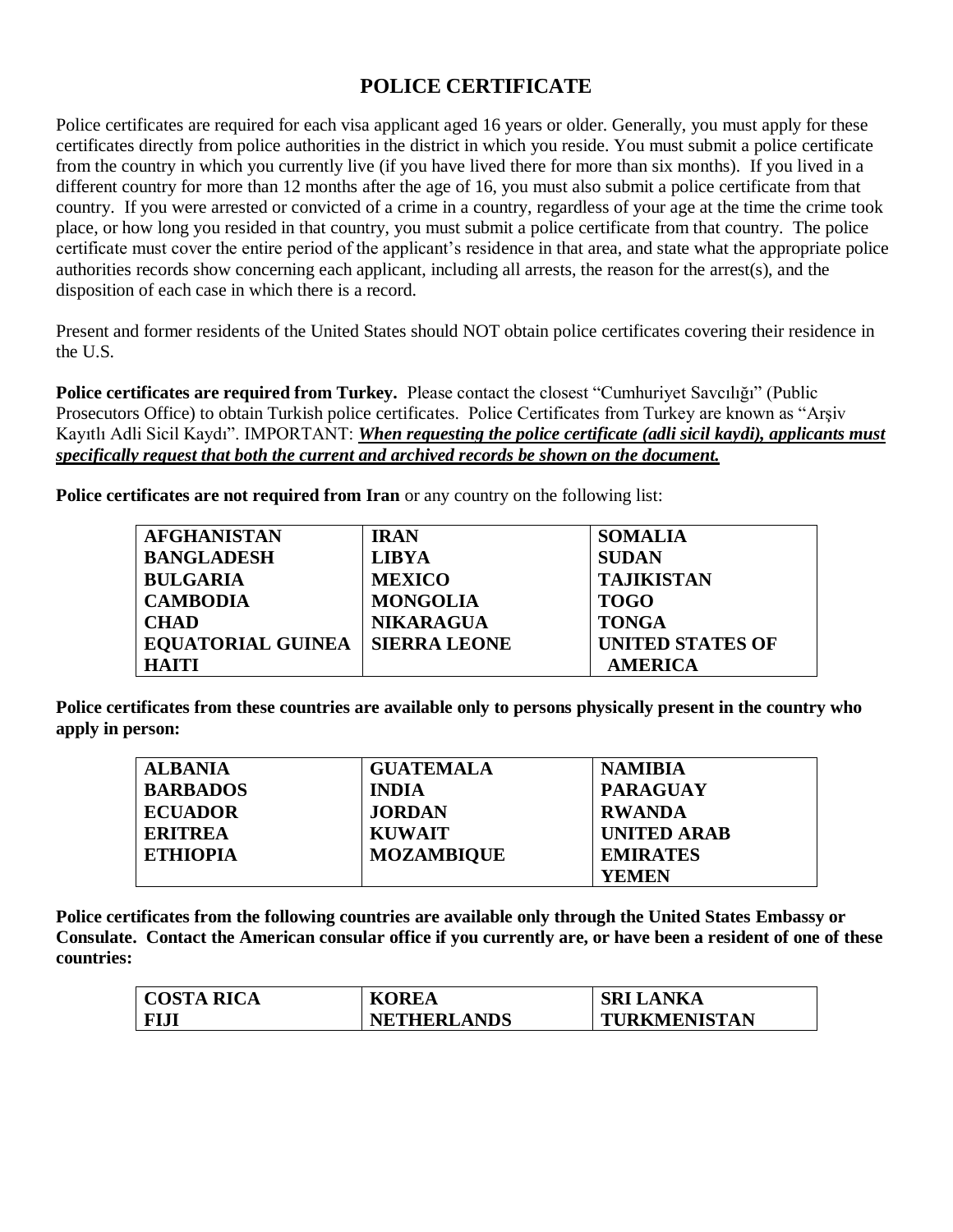#### **INSTRUCTIONS FOR MEDICAL EXAMINATION**

All intending immigrants are required to undergo a medical examination by one of the medical doctors on the following list. The physicians will provide the necessary medical examination forms. You must have your passport and two passport size photographs along with your case number with you in order to complete the medical exam. Make sure that your medical examination is completed BEFORE YOUR APPOINTMENT DATE and bring the results of the examination on your appointment date. We suggest that you make arrangements for your medical examination at least THREE or FOUR days prior to your appointment date. You do not need to bring your X-Ray to your visa interview. If you suffer from a chronic illness, have been treated for any disease or are under psychiatric care, doctors recommend you to present your medical file during examination.

**IMPORTANT NOTE:** Applicants ages two (2) years to fourteen (14) years of age (from 2nd birthday until reach 15th birthday) must undergo the medical examination at least four (4) work days prior to their scheduled appointment at the Consulate. Failure to do so may result in processing delays or rescheduling of initial appointment.

**MEDICAL EXAMINATION AND VACCINATION FEES:** Charges for the physical examination and other required tests are to be paid by the visa applicant. Fees are approximately as follows: blood test \$25.00; chest x-ray \$45.00; physician examination \$100.00. Vaccination fee varies from \$5.00 to \$200.00 depending on age and vaccines required.

| <b>Medical Doctors</b>                                                                       | <b>Addresses &amp; Phone Numbers</b>     | <b>Working Hours</b>  |  |
|----------------------------------------------------------------------------------------------|------------------------------------------|-----------------------|--|
| Dr. Mehmet Ungan                                                                             | Atatürk Blv, 237/45, Kavaklidere, Ankara | Weekdays: 09:00-19:00 |  |
| Dr. Handan Ungan                                                                             | Office: $+90-312-427-6626$               | Weekends: 10:00-17:00 |  |
|                                                                                              | Cell: $+90-532-245-1388$                 |                       |  |
| <b>Email:</b> mungan@duzen.com.tr For an appointment, please visit: http://www.doctorun.com/ |                                          |                       |  |

*The validity of your visa will be limited with the validity of your medical report. Medical reports classified as "Class B (TB)" are valid for 3 months from the date the doctor signed the report. All other medical reports classified as "No apparent decease or defect" are valid for 6 months after the doctor's signature date. If your case is subject to further administrative processing, or if the processing of your file is delayed due to missing documents, the medical report may expire before your visa is issued. In that case, you would be required to renew the examination and submit an updated medical report to our office before you receive your visa.* 

**VACCINATION REQUIREMENTS:** United States Immigration Law requires immigrant visa applicants to obtain certain vaccinations (listed below) prior to the issuance of an immigrant visa. Instructions and procedural guides direct panel physicians who conduct immigrant visa medical examinations to verify that applicants have met the vaccination requirement, or that it is medically inappropriate for the visa applicant to receive one or more of the listed vaccinations: *Mumps, Measles, Rubella, Polio, Tetanus and Diphtheria Toxoids, Pertussis, Influenza Type B (HIB), Hepatitis A, Hepatitis B, Varicella, Pneumococcal, Influenza, Rotavirus, Meningococcal.*  In order to assist the panel physician, and to avoid delays in the processing of your visa, all immigrant visa applicants should have their vaccination records available for the panel physician's review at the time of the medical examination. Visa applicants should consult with their regular health care provider to obtain a copy of their immunization record, if available. If you do not have a vaccination record, the panel physician will work with you to determine which vaccinations you may need to meet the requirement. Certain waivers of the vaccination requirement are available upon the recommendation of the panel physician. Only a physician can determine which of the listed vaccinations are medically appropriate for you, given your age, medical history and current medical condition.